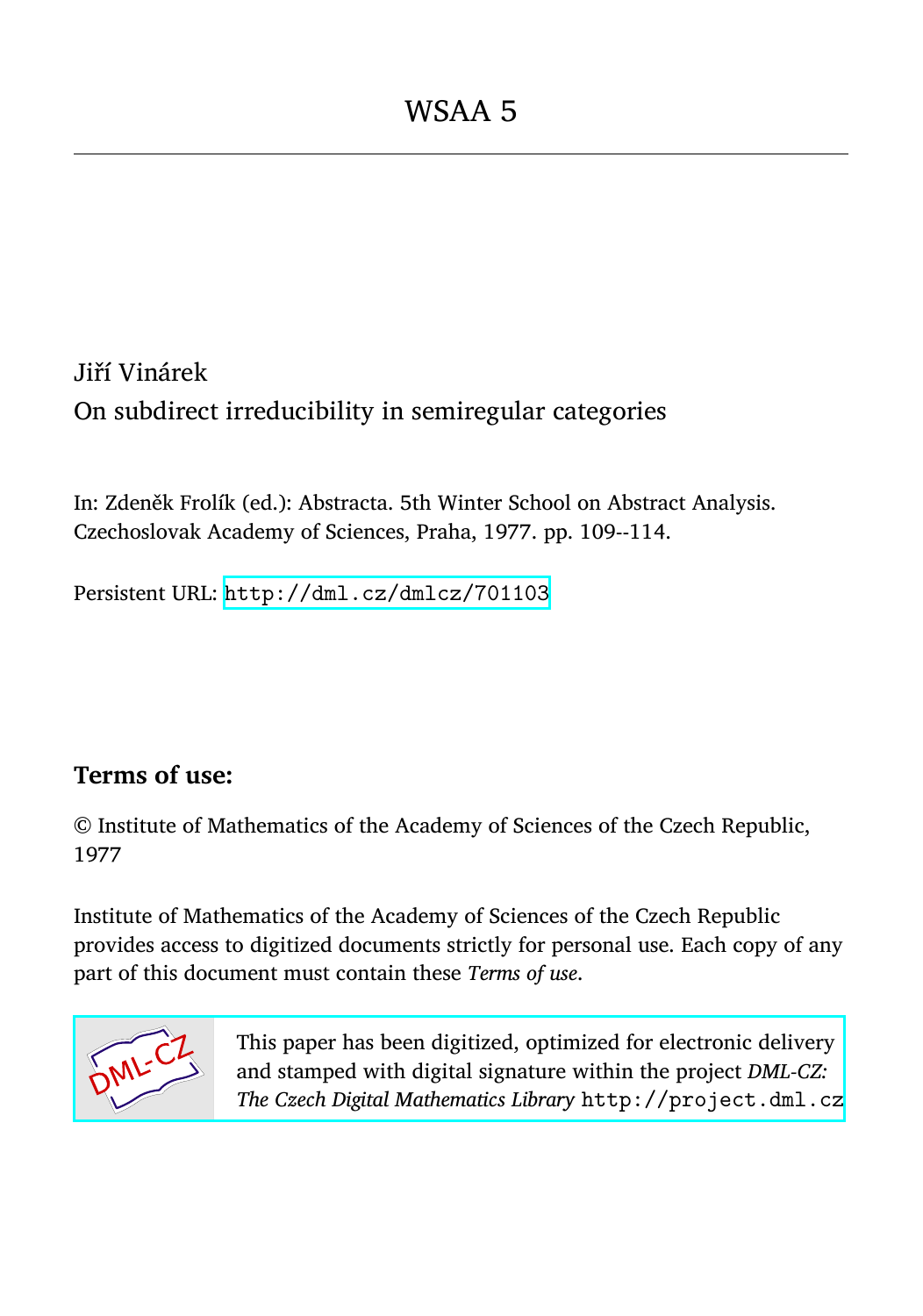#### $(1977)$ FIFTH WINTER SCHOOL

# ON SURDIRECT IRREDUCIBILITY IN SEMIREGULAR **CATEGORIES**

#### by

### Jiří VINÁREK

Sometimes an important subcategory of a given concrete category can be characterized by non-existence of a subobject or all the subobjects of a given type. E.g. the category of reflexive directed graphs contains all the directed grephs which do not contain any one-point graph without a loop as a subgraph. The similar situation is for antireflexive graphs, symmetric graphs, graphs without triangles. T<sub>o</sub>-topological spaces are all the topological spaces which do not contain the two-point indiscrete space as a subspace, torsion groups are all the groups which do not contain the additive group of integers as a subgroup , etc.

For an object A of a concrete category  $(\subseteq, U)$  denote by  $A \cap (C, U)$ , shortly  $A \cap C$ , the full concrete subcategory of  $(C, U)$  generated by all the objects B such that there is no subobject  $A \rightarrow B$ , and by the terminal object of  $C$ . Every such a category is closed to subobjects. Now, the very natural question arises : for a concrete category characterize all its objects A such that the subcategory  $A \eta \underline{C}$  is closed to products. This problem was discussed by A.Pultr

109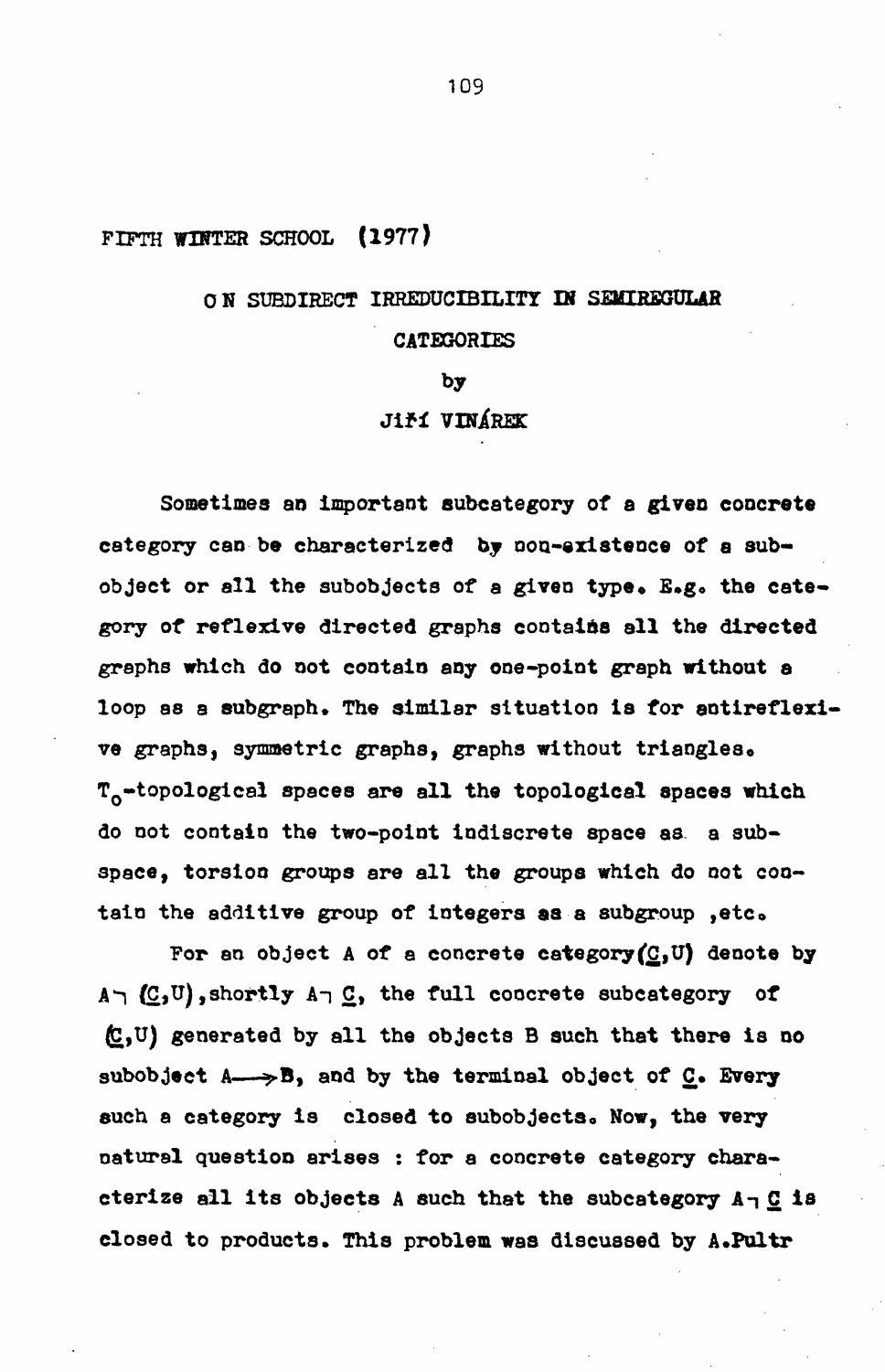and the author of this note in  $\lceil 7 \rceil$ . It was proved that for the most of "every-day life" categories the productivity of A<sub>1</sub>C is for a finite A equivalent to the natural extension of Birkhoff's concept of subdirect irreducibility to categories. We are going to give some characterizations also for infinite objects.

Definition 1 (cf.[7]). A subobject in a concrete category  $(\underline{c},\underline{v})$  is a monomorphism  $\wedge :A \longrightarrow B$  such that for every f: UC  $\longrightarrow$  UA for which there is. a  $\psi$ : C  $\longrightarrow$  B with  $U_{\gamma} = U_{\mu} e f$ , there exists a  $\varphi: C \longrightarrow A$  with  $U_{\gamma} = f$ . Definition 2. Let  $(\underline{C},\mathbb{U})$  be a concrete category. For a set X define a preordered class  $\text{CUX} = (\{A | UA = X\}, \prec)$  putting  $A \prec B$  iff there is an  $\alpha: A \longrightarrow B$  with  $U\alpha = 1$ <sub>y</sub>.

An object A is said to be weakly maximal if for every  $B > A$  there exists a subobject  $A \longrightarrow B$ .

An object A is said to be meet-irreducible (weakly meet-irreducible resp.) whenever  $A = \bigwedge_{i \in I} A_i$  in CUX implies existence of an  $i_0 \in I$  such that  $A = A_i$  (such that there a subobject  $A \longrightarrow A_{1}$  resp.). exists Definition 3. A concrete category ( $C_2$ U) is said to be semiregular if it has the following properties :

- (S 1) U preserves limits.
- If X is a set and f:  $X \longrightarrow U$ A an invertible  $(S<sub>2</sub>)$ mapping then there is an isomorphism  $\varphi$  with U $\varphi = f$ .
- (S 3) If a is an isomorphism and  $U_{\infty} = 1_{\Pi A}$ , then  $\infty = 1_{A}$ .
- (S 4) Every CUX is a set.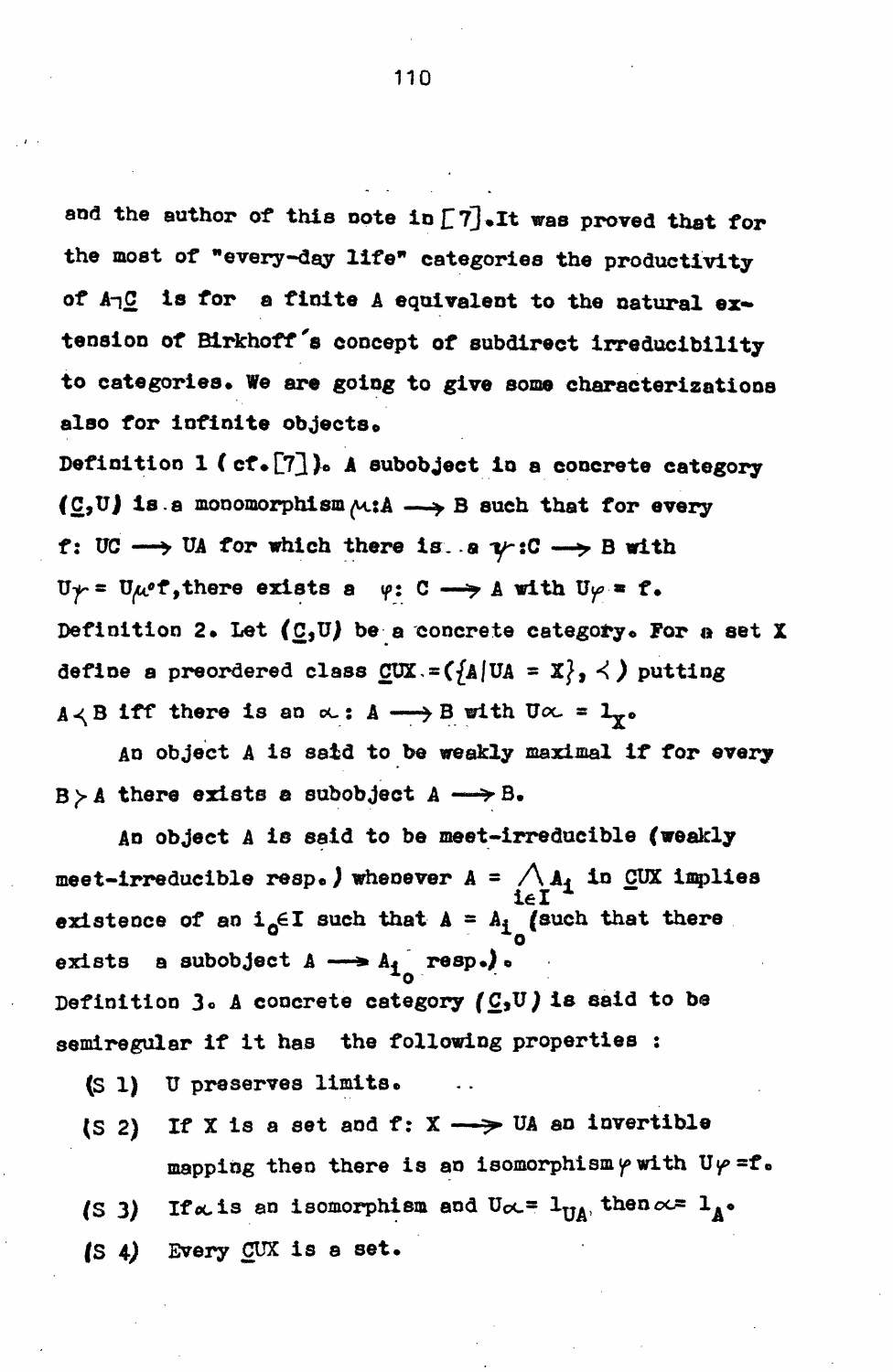**(S 51 For every morphim** *f* **therw** *im m* **aubobjeet decomposition**  $\varphi = \varphi \in \mathbf{w}$  **with**  $\varphi$  **a subobject and UE onto. Definition 4# a) An object A of a concrete category (CtU)**  is said to be subdirectly irreducible (SI; cf.[1],[7],[8]) **if for every subobject** 

$$
\mu: A \longrightarrow \prod_{J} A_{\underline{1}}
$$

such that all  $p_{\phi} \mu$  are onto  $(p_{\phi})$  are projections), at least **one** *p\*(\** **is an isomorpnism\*** 

**b) An object A is said to be weakly subdirectly**  irreducible (WSI) if A7 C is closed to products. **Theorem l{cf»C7]) • Every subdirectly irreducible object of a semiregular category is weakly subdirectly irreducible. Theorem 2. An object A of a semiregular produetive category (C,U) is subdirectly irreducible iff** 

- either A is maximal (in CU(UA) ) and for any monomorphic system (i.e. a system such that  $\mu_4 \propto$  =  $\mu_4 \beta$  for all **i** $\epsilon$  **I**  $\Rightarrow$   $\alpha$  = $\beta$ ) there is an i<sub> $\alpha$ </sub> E such that  $\mu$ <sub>i</sub> is **o a monomorphism,**
- **or A is not maximal, it is meet-irreducible and for any**  $\varphi$  **:** A  $\longrightarrow$  **B** with U<sub> $\varphi$ </sub> not one-to-one there is a  $\iota: A \longrightarrow C$ ,  $\iota \cdot \mathbf{1}_{A}$ , with  $U \iota = 1_{UA}$  and  $\overline{Y}: C \longrightarrow B$ such that  $\vec{r}$  *i* =  $\varphi$ .

**Theorem 3» An object A of a semiregular produetive category (C,U) is weakly subdirectly irreducibl\* iff either A is weakly maximal and for any monomorphic systém**   $(\mu_1 : A \longrightarrow B_i)_{i \in I}$  there is an  $i_0 \in I$  and a subob- $\text{ject } \mathcal{V} : A \longrightarrow B_{i}$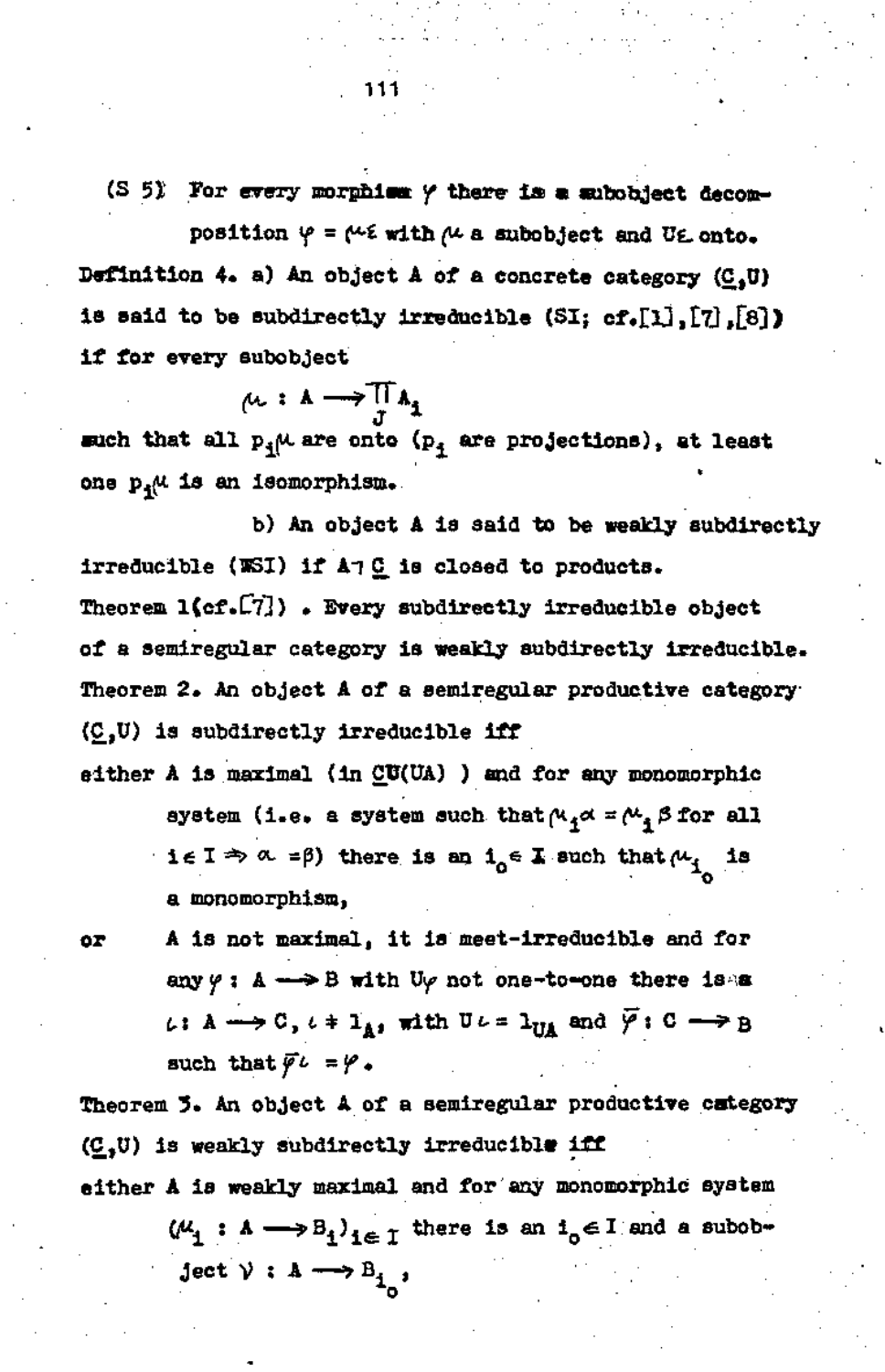or A is not weakly maximal, it is weakly meet-irreducible and for any  $\gamma : A \longrightarrow B$  such that  $B \in A \cap C$  there is a  $\iota: A \longrightarrow C$  with  $U \iota = 1_{U A}$ ,  $C \in A \cap C$ , and  $\overline{\varphi}: C \longrightarrow B$ such that  $\overline{\varphi} \circ L = \varphi$ .

Using Theorem 2 we can find the following list of weakly subdirectly irreducibles : A. directed graphs :  $\overrightarrow{p}_{3}$   $\overrightarrow{p}_{4}$   $\overrightarrow{p}_{5}$  $\stackrel{\curvearrowright}{\mathcal{D}_2}$ D. B. symmetric graphs :  $S_2$   $S_3$   $S_4$   $S_5$ C. symmetric graphs with loops :  $S_{5}$ D. symmetric graphs without loops :

every complete symmetric graph without loops E. reflexive posets :

 $2 \rightarrow 2 \rightarrow 2$ 

F. antireflexive posets :

every antireflexive linearly ordered set

 $\overset{\text{2}}{\mathcal{A}_{2}}$ 

G. partial unary algebras :

 $\frac{n}{2}$  =  $\frac{n}{2}$  =  $\frac{n}{2}$  =  $\frac{n}{2}$  =  $\frac{n}{2}$  =  $\frac{n}{2}$  =  $\frac{n}{2}$  =  $\frac{n}{2}$  =  $\frac{n}{2}$  =  $\frac{n}{2}$  =  $\frac{n}{2}$  =  $\frac{n}{2}$  =  $\frac{n}{2}$  =  $\frac{n}{2}$  =  $\frac{n}{2}$  =  $\frac{n}{2}$  =  $\frac{n}{2}$  =  $\frac{n}{2}$  =  $\frac{n}{2}$  =  $\frac{n}{2}$  =

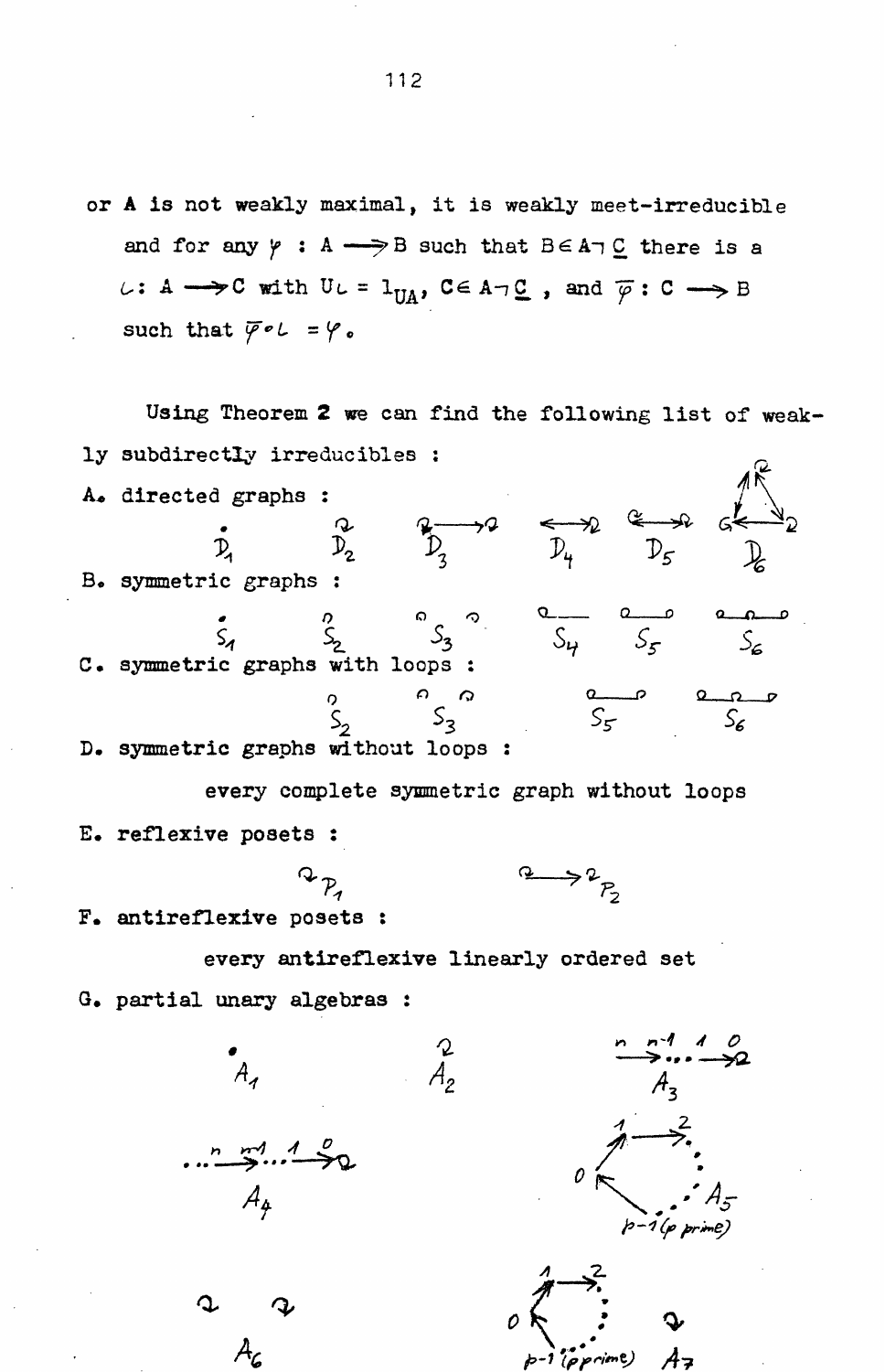H. topological spaces :

topological spaces with cardinality of an underlying set less or equal to 2

All the weakly subdirectly irreducibles in categories from examples A.-H. are subdirectly irreducibles.

Another situation is e.g. in the category Top, of  $T_1$ spaces or in the category Top<sub>3.5</sub> of completely regular  $T_1$ spaces :

Theorem 3. An object A of Top<sub>1</sub> (Top<sub>3.5</sub> resp.) is SI iff the cardinality of its underlying set is less or equal to 2. Theorem 4. An object A of Top, is WSI iff it is either one- or two-point space, or an infinite space with the maximal  $T_7$ -topology.

Theorem 5. An object A of Top<sub>3.5</sub> is WSI iff it is either one- or two-point space, or it is homeomorphic to a onedimensional subspace of the unit interval.

Remark. For proving Theorem 5 one have to use the Tychonoff theorem and some characterizations of locally connected metrizable continua.

#### References :

[1] G. Birkhoff : Lattice theory, AMS Colloquium Publications Vol. 25, Providence R.I. 1967 [2] C. Hedrlin and A. Pultr : On categorial empeddings of topological structures into algebraic, Comment.Math.Univ.Carolinse 7(1960),

 $pp = 377 - 400$